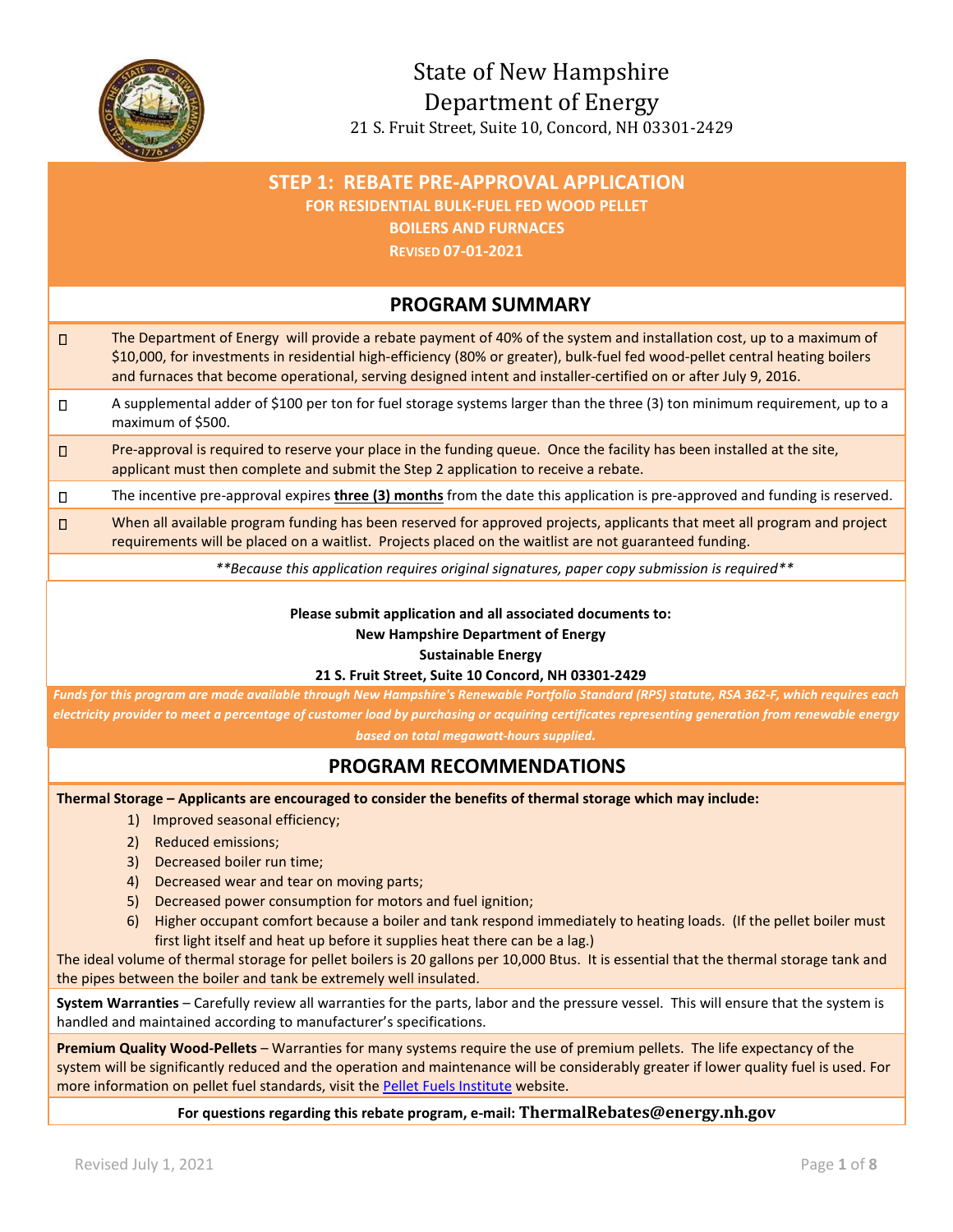## **PROGRAM ELIGIBILITY, TERMS AND CONDITIONS**

**Please read all Program Eligibility, Terms and Conditions carefully prior to completing the form.** 

Any applicant requesting a rebate payment for any renewable energy system is responsible for meeting all terms and conditions of the program as follow:

- 1. The rebate payment is 40% of the system and installation cost, up to a maximum of \$10,000. A supplemental adder of \$100 per ton for fuel storage systems larger than the three (3) ton minimum requirement, up to a maximum of \$500, is available to program applicants.
- 2. The rebate pre-approval expires **three (3) months** from the date this application is approved. An extension may be secured by contacting the Department of Energy.
- 3. Applicants must complete a Final Rebate Request Form (Step 2) to receive a rebate payment.
- 4. The wood-pellet central boiler or furnace system must be located within the applicant's New Hampshire primary residence. Second homes do not qualify. A primary residence is defined as the place where the New Hampshire resident lives the majority of the calendar year and is used as the residential basis for tax or voting purposes. Owner-occupied apartment buildings of four units or less qualify for this program; all other multi-family buildings do not.
- 5. This one-time rebate payment must be used for the installation of new, commercially available, high thermal efficiency<sup>1</sup>, bulkdelivery capable wood-pellet central boilers and furnaces utilized as a central heating system where:
	- a. The system has a thermal efficiency rating of 80% or greater.
	- b. The particulate matter emissions rating is *0.10 lb/MMBtu heat output or less.<sup>2</sup>*
	- c. Basic attributes include:
		- i. The heating system turns itself on in response to a demand for heat.
		- ii. The heating system is designed to be capable of being located inside the residence, either in a basement or a room designed specifically to accommodate the heating system, although if space does not permit, it may be installed in a separate structure.
		- iii. The heating system modulates to lower output and/or turns itself off when the heating load decreases or is satisfied.
		- iv. The system automatically cleans the burn chamber and the heat exchanger, or, the system requires routine cleaning for approximately each ton of premium pellets used, or more frequently to maintain optimal efficiency and safety.
		- v. Based on the consumption of premium pellet fuel, ash may be required to be automatically or manually removed from the system about once per month.
		- vi. Other routine maintenance, including cleaning, may be required annually and is strongly recommended.
		- vii. Fuel can be automatically conveyed from the bulk storage container/area (device) to the burn chamber in a planned/integrated path without operator intervention of any sort.
	- d. Bulk fuel capability features include:
		- i. The heating system has built-in fuel conveyance capability that can be pneumatic (suction) or mechanical (auger) or a combination of two transport mechanisms from the bulk storage device. The fuel conveyance can also be an add-on feature as long as it allows for seamless and safe conveyance of fuel from the storage device to the burn chamber without operator intervention of any sort.
		- ii. The heating system can convey fuel from almost any appropriately adapted bulk storage device to allow flexibility in placement and design. The heating system shall not be restricted to any one bulk storage device, for instance one made by the same manufacturer as the appliance

<u>.</u>

 $^1$  For the purposes of this program, high efficiency is defined as boilers/furnaces that operate at a minimum of 80% lower heating value (LHV) of wood. Efficiency rates may be determined by third party testing laboratories approved and recognized by authorities having jurisdiction in the United States, Canada, and/or the European Union.

 $^2$  Emissions may be determined by third party testing laboratories approved and recognized by authorities having jurisdiction in the United States, Canada, and/or the European Union.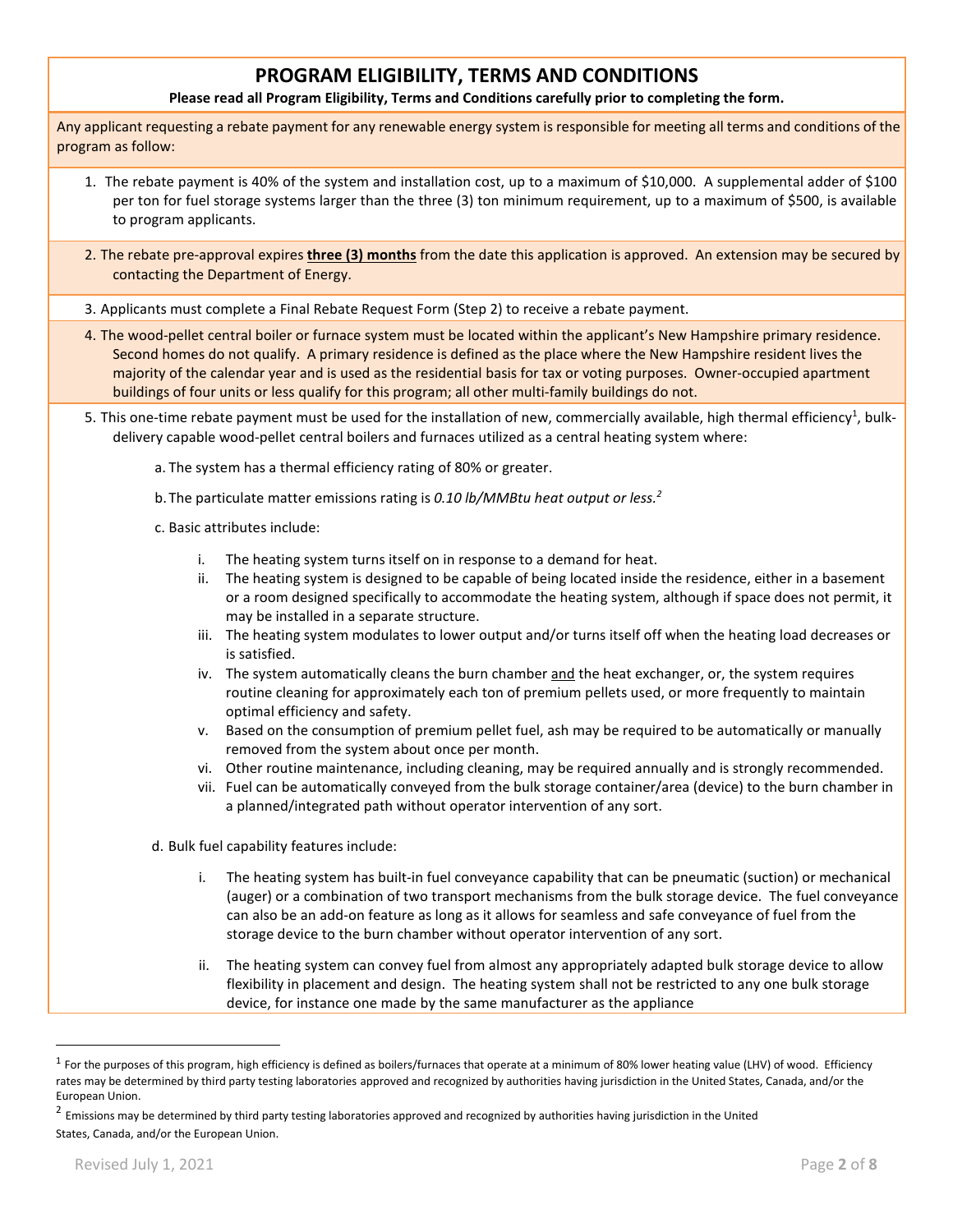- iii. The pellet-fuel storage bin shall have a minimum capacity of three tons.
- iv. Pellet fuel storage bin access (by pipe or auger or both) is located 100 feet or less from the street or driveway. Contact your local distributor of wood pellets to ensure that delivery is possible to your location
- e. Key safety features include:
	- i. There is a positive closure and/or fire extinguishing device and/or emergency disconnection device between the burn chamber and the bulk storage device to keep the fire from reaching the bulk pellets.
	- ii. The fuel fill pipe to the storage bin must be grounded or anti-static.
	- iii. A placard is attached to the bin with safety precautions.
	- iv. A carbon monoxide detector (CO) is installed in the room with the pellet boiler or furnace and internal pellet storage or hopper. A carbon monoxide detector is not necessary for outdoor storage.
- f. Wood pellet fuel is a condensed, uniformly sized form of biomass energy. Wood pellets are compressed byproducts from the forest products industry, often woodchips and sawdust. Voluntary industry standards for wood pellets have been specified by the Pellet Fuels Institute.
- g. A central heating system provides warmth to the whole interior of a building (or portion of a building), through an air or water distribution system, from one point to multiple rooms, not direct space heating. A pellet central boiler or furnace to be funded under this rebate program must be capable of being the home's only or primary central heating system, though it may also provide domestic hot water through a heat exchanger and may be interconnected with a supplemental solar hot water heating system. There may also be other supplemental space heating sources or interconnected back-up systems in the home, though none should be required.
- 6. The wood-pellet central boiler and furnace system must be installed by a qualified installer who is a sole proprietorship, company, corporation, limited liability company, or other organization authorized to conduct business in the State of New Hampshire that is normally commercially engaged in the installation of wood-pellet central boiler and furnace systems, or who is a licensed New Hampshire plumber, and in each case who has received training from the manufacturer in the installation of the system installed.
- 7. Only systems that become operational on or after July 9, 2016 are eligible. Residents receiving this rebate may combine other local, state, or federal financial incentives with this rebate, but must meet the requirements of this rebate program.

8. Outdoor wood-pellet boilers are eligible for this program if they meet the efficiency requirements listed on page 2. Wood pellet stoves, regular stick or cord wood stoves, and cord wood boilers and furnaces are not eligible for this program.

- 9. Replacement or expansion of system components does not constitute an eligible project unless it includes installation of a new eligible boiler.
- 10. Do-It-Yourself installations do not qualify.
- 11. Used parts cannot be included in the cost of the wood-pellet central boiler or furnace system used to calculate the incentive payment. The boiler or furnace and conveyance system must be new.
- 12. Residents who choose to install systems, in whole or in part, prior to approval by the Department may still apply for this rebate payment by submitting both the Step 1 and Step 2 applications, but the rebate payment is conditioned on meeting the requirements listed herein and available funding.
- 13. Any wood-pellet central boiler or furnace system must comply with all manufacturers' requirements and the State Building Code pursuant to RSA 155-A:1, IV including the National Electric Code 2008 and any applicable local codes or ordinances.
- 14. Manufacturers must provide third-party testing data to verify that their systems meet the efficiency requirements specified on page 2.
- 15. Any wood-pellet central boiler or furnace system is subject to inspection and monitoring by the Department of Energy, the State Fire Marshal and local code authorities or their agents for safety and performance.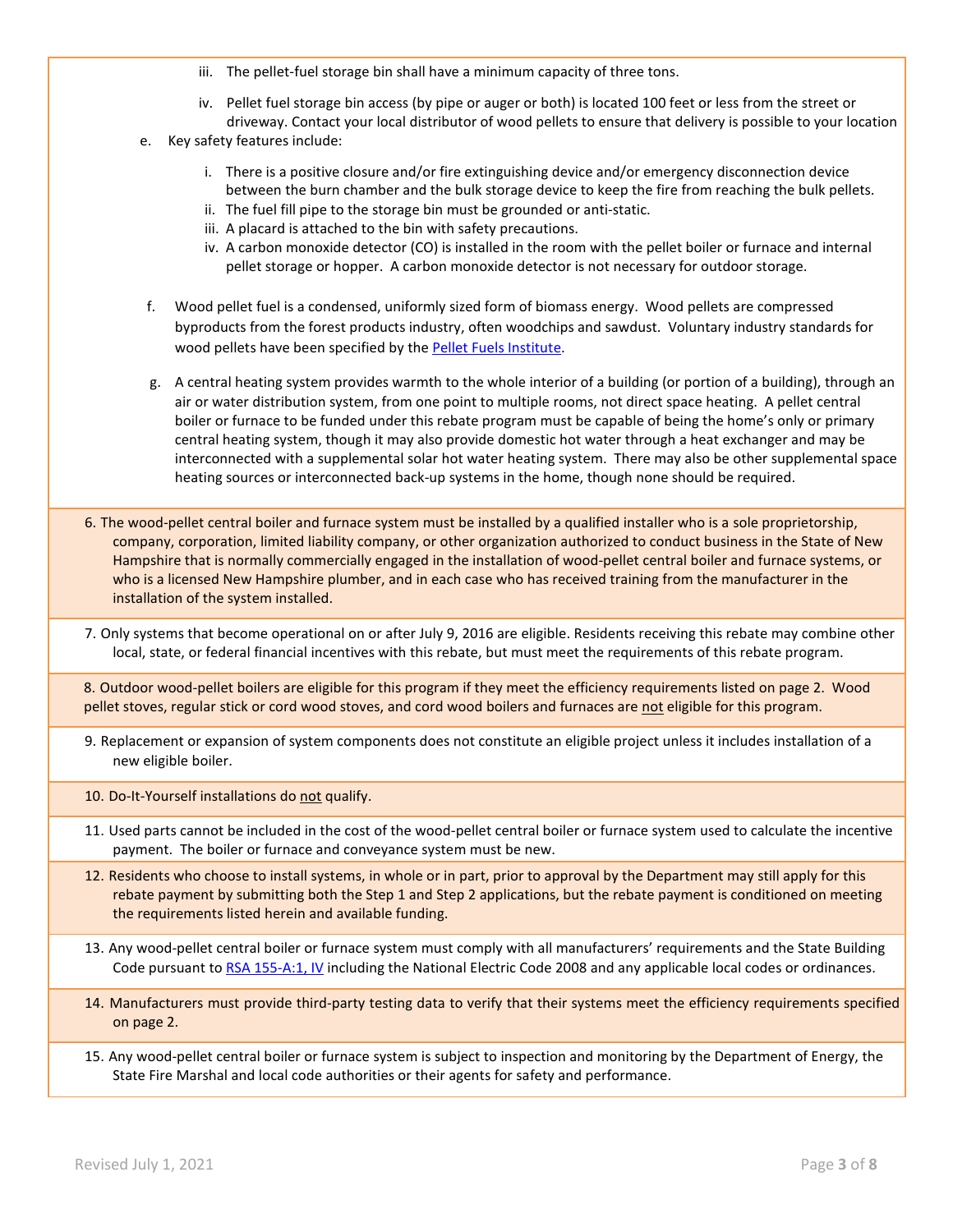16. Rebates are subject to the availability of funds; complete applications will be processed in the order in which they are received.

- 17. All program requirements and documentation must be complete and submitted in order to receive approval for a rebate payment. Payment of the rebate may be subject to inspection of the facility by an agent of the Department of Energy to confirm that the system is operational and consistent with the application, with appropriate advance notice to the owner. For the purposes of this rebate, operation is defined as providing at least 75% of home heating load needs.
- 18. Certain information, including rebate recipients' system details, town or zip code, and total costs of systems installed with program support, may be available to the public and may be publicly posted. Additional information may be released upon official request. Specific personal information including Social Security Number, telephone numbers, and email addresses will remain confidential to the extent permitted under State law.
- 19. The Department of Energy reserves the right to request system performance data for a period of ten (10) years after issuing the rebate. Such information may include fuel use, equipment service needs, and boiler cycling information.
- 20. The rebate recipient may be liable to the State of New Hampshire for the entire amount of the rebate if the rebate is obtained fraudulently.
- 21. Any rebate received under this program may be treated as taxable income by the IRS. It is the responsibility of the recipient of this rebate payment to consult with his or her tax advisor to determine the correct tax treatment of these payments.
- 22. Applicants who do not provide their Social Security Number on the Step 2: Final Rebate Request Form will not be eligible for reimbursement rebate payment.

23. The rebate covers the entire installed system, including pellet storage and conveyance, boiler, controls, thermal storage tank, and installation, up to the point where the system interconnects with the dwelling's heat distribution system.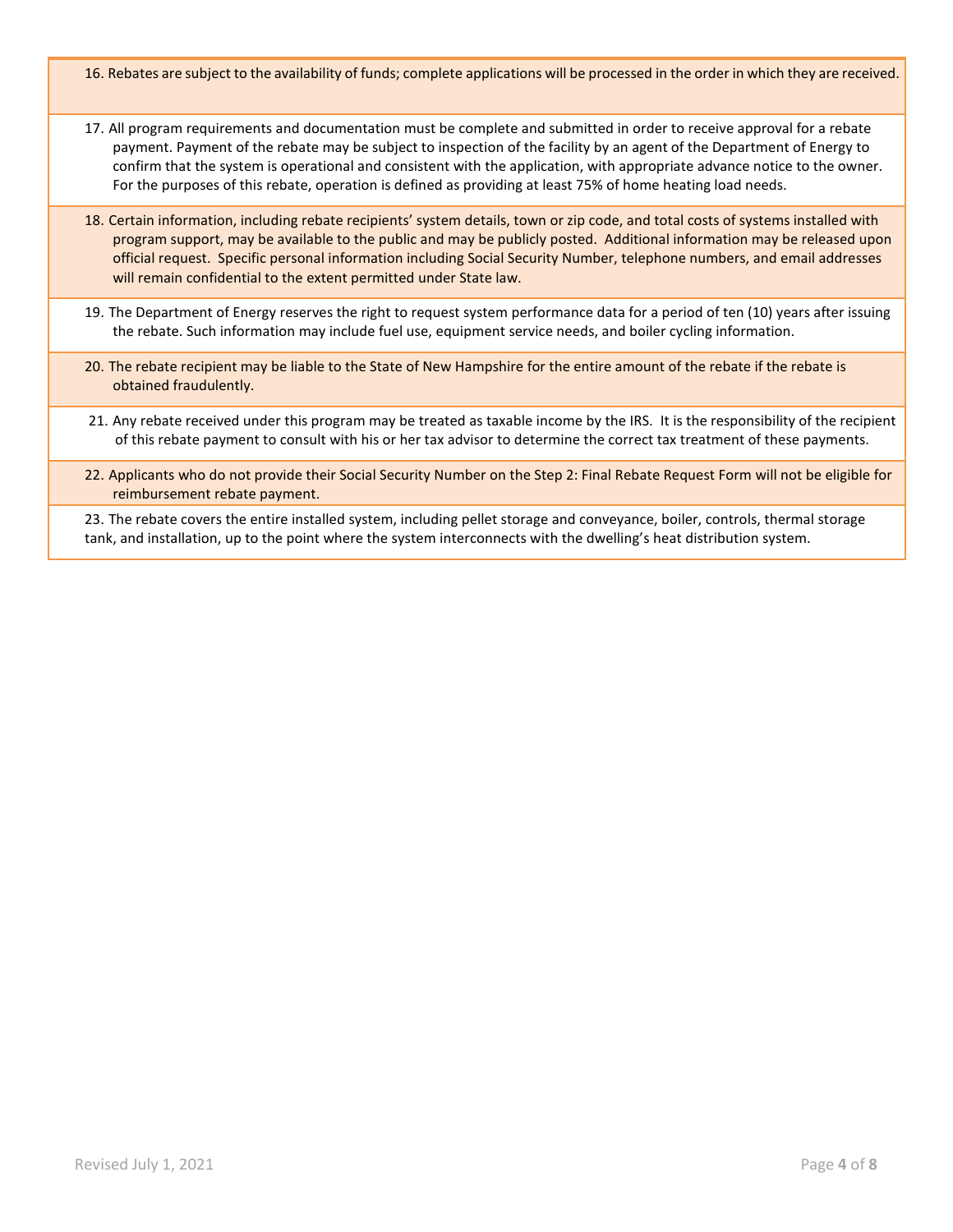|                          | STEP 1 APPLICATION: REBATE PRE-APPROVAL FOR RESIDENTIAL BULK-FUEL FED WOOD PELLET BOILERS AND FURNACES                |                              |      |        |              |     |
|--------------------------|-----------------------------------------------------------------------------------------------------------------------|------------------------------|------|--------|--------------|-----|
|                          |                                                                                                                       | <b>APPLICANT INFORMATION</b> |      |        |              |     |
|                          | **Because this application requires original signatures, paper copy submission is required**                          |                              |      |        |              |     |
|                          | <b>Contact Name</b>                                                                                                   |                              |      |        |              |     |
|                          |                                                                                                                       |                              |      |        |              |     |
|                          |                                                                                                                       |                              |      |        |              |     |
|                          | <b>Mailing Address</b>                                                                                                |                              | City |        | <b>State</b> | Zip |
|                          |                                                                                                                       |                              |      |        |              |     |
|                          |                                                                                                                       |                              |      |        |              |     |
|                          | <b>Installation Address (if different)</b>                                                                            |                              | City |        | <b>State</b> | Zip |
|                          |                                                                                                                       |                              |      |        |              |     |
|                          |                                                                                                                       |                              |      |        |              |     |
| <b>Telephone</b>         |                                                                                                                       | Cell                         |      |        |              |     |
|                          |                                                                                                                       |                              |      |        |              |     |
|                          |                                                                                                                       |                              |      |        |              |     |
|                          | <b>Email Address</b>                                                                                                  |                              |      | County |              |     |
|                          |                                                                                                                       |                              |      |        |              |     |
|                          |                                                                                                                       |                              |      |        |              |     |
|                          | Please check if you would like to receive periodic updates from the Department of Energy through the Email Alert List |                              |      |        |              |     |
| $\overline{\phantom{0}}$ | regarding grant opportunities, educational events and news about renewable energy and energy efficiency.              |                              |      |        |              |     |

## **Briefly state your primary reason for installing a pellet central heating system:**

|                                                                          |              |                                                    |                 | <b>DWELLING INFORMATION</b>                |  |                                         |  |                    |              |                  |
|--------------------------------------------------------------------------|--------------|----------------------------------------------------|-----------------|--------------------------------------------|--|-----------------------------------------|--|--------------------|--------------|------------------|
| Please indicate the type of dwelling being used for the installation:    |              |                                                    |                 |                                            |  |                                         |  |                    |              |                  |
| Single Family Home $\square$                                             |              | Duplex/Townhouse $\square$                         | Condo $\square$ |                                            |  | Other $\Box$                            |  | Please describe:   |              |                  |
| <b>Year Original Dwelling Built</b>                                      |              |                                                    |                 |                                            |  |                                         |  |                    |              |                  |
|                                                                          |              |                                                    |                 | <b>EXISTING HEATING SYSTEM INFORMATION</b> |  |                                         |  |                    |              |                  |
| <b>FUEL USED</b>                                                         | $Oil$ $\Box$ | Natural Gas $\Box$                                 |                 | Propane $\square$                          |  | Wood $\Box$                             |  | Electric<br>$\Box$ | Other<br>⊐   | Please describe: |
| Estimated Annual Fuel Use (gallons/cords/etc.) over the past three years |              |                                                    |                 |                                            |  |                                         |  |                    |              |                  |
| Last year                                                                |              |                                                    |                 | 2 Years ago                                |  |                                         |  | 3 years ago        |              |                  |
|                                                                          |              |                                                    |                 |                                            |  |                                         |  |                    |              |                  |
| Approximate Age of<br><b>Existing System</b>                             |              | <b>Rated Burner or</b><br><b>System Efficiency</b> |                 | Source of Rating:                          |  |                                         |  |                    |              |                  |
|                                                                          |              |                                                    |                 | New Installer $\square$                    |  | <b>Burner Service</b><br>Company $\Box$ |  |                    | Other $\Box$ | Please describe: |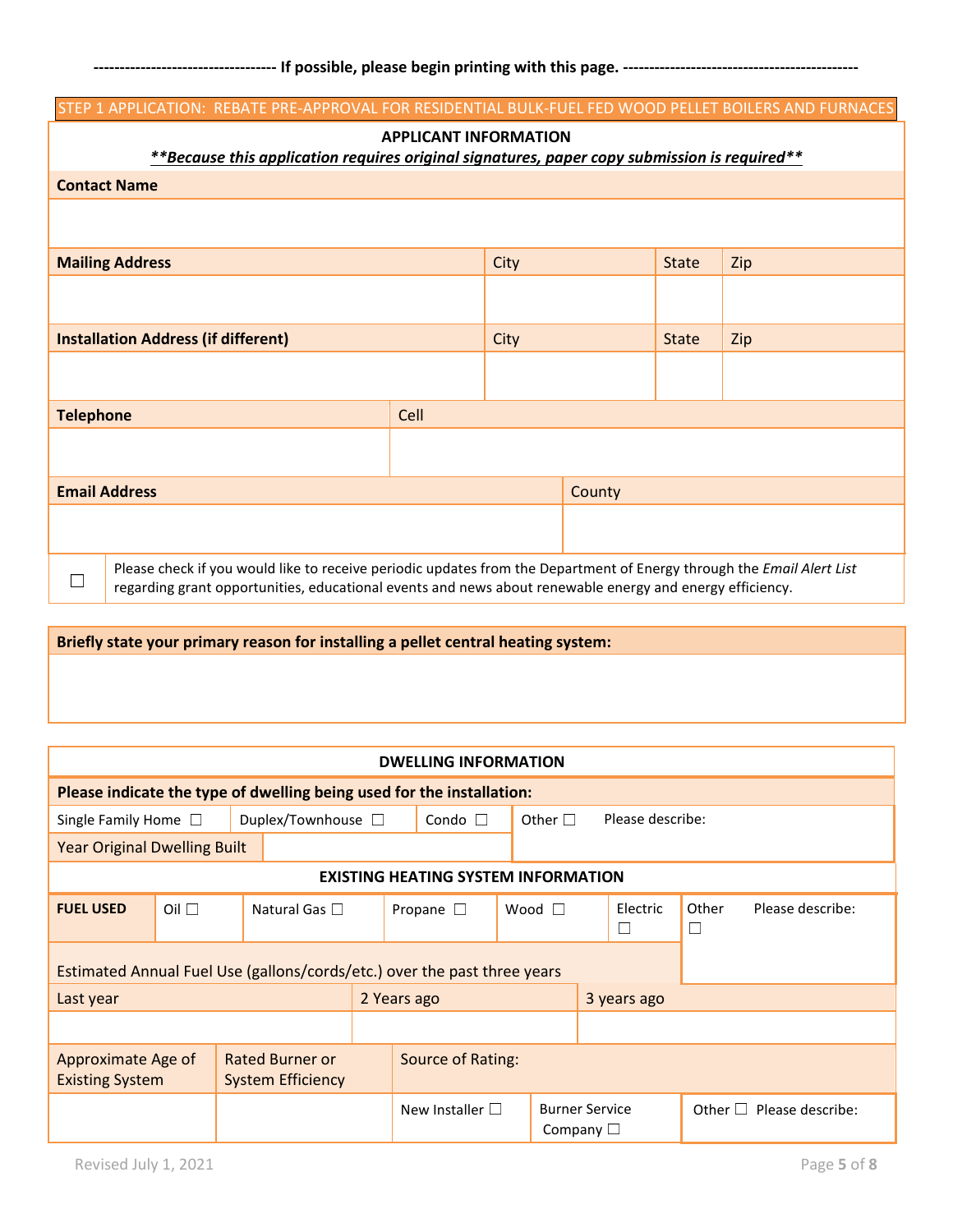|                               | <b>INSTALLATION INFORMATION</b> |                                 |
|-------------------------------|---------------------------------|---------------------------------|
| <b>Anticipated Start Date</b> | Anticipated Date of Completion  | Rated Efficiency of New System: |
|                               |                                 |                                 |

| <b>NEW HEATING SYSTEM INFORMATION</b> |                                                                               |                          |                                        |                      |                 |         |                 |  |
|---------------------------------------|-------------------------------------------------------------------------------|--------------------------|----------------------------------------|----------------------|-----------------|---------|-----------------|--|
| Manufacturer                          | <b>Appliance Type</b>                                                         |                          |                                        | Product (Model) Name |                 | Model # |                 |  |
|                                       | Boiler $\square$                                                              | Furnace $\Box$           |                                        |                      |                 |         |                 |  |
| Size of New Heating                   | If your system includes thermal storage:<br>Are you removing your old heating |                          |                                        |                      |                 |         |                 |  |
| System                                | Manufacturer:                                                                 |                          |                                        | Size of Tank:        | system?         |         |                 |  |
| Btu/hour                              |                                                                               |                          |                                        | gallons              | Yes $\square$   |         | No <sub>1</sub> |  |
|                                       |                                                                               |                          | PELLET FUEL STORAGE SYSTEM INFORMATION |                      |                 |         |                 |  |
| Manufacturer                          |                                                                               | Product Identification # |                                        | Capacity (tons)      | Conveyance      |         |                 |  |
|                                       |                                                                               |                          |                                        |                      | Auger $\square$ |         | Vacuum $\Box$   |  |

|                        |                    | <b>INSTALLER</b>              |                             |                 |                                                                                  |              |                                                      |  |  |
|------------------------|--------------------|-------------------------------|-----------------------------|-----------------|----------------------------------------------------------------------------------|--------------|------------------------------------------------------|--|--|
| <b>Installer Name</b>  |                    |                               | Company                     |                 |                                                                                  |              |                                                      |  |  |
|                        |                    |                               |                             |                 |                                                                                  |              |                                                      |  |  |
| <b>Mailing Address</b> |                    |                               | Town/City                   |                 |                                                                                  | <b>State</b> | Zip Code                                             |  |  |
|                        |                    |                               |                             |                 |                                                                                  |              |                                                      |  |  |
| Telephone              |                    |                               | Email                       |                 |                                                                                  |              |                                                      |  |  |
|                        |                    |                               |                             |                 |                                                                                  |              |                                                      |  |  |
| <b>Company Type:</b>   |                    |                               |                             |                 | distributor installation training?                                               |              | Has the installer completed approved manufacturer or |  |  |
| HVAC $\square$         | Plumbing $\square$ | Other $\Box$ Please Describe: | Yes $\Box$                  | No <sub>1</sub> | a program requirement.                                                           |              | Manufacturer approved installer training is          |  |  |
|                        |                    |                               |                             |                 | If the installation is being done by a New<br>Hampshire licensed plumber, please |              | License #                                            |  |  |
|                        |                    |                               | provide the license number. |                 |                                                                                  |              |                                                      |  |  |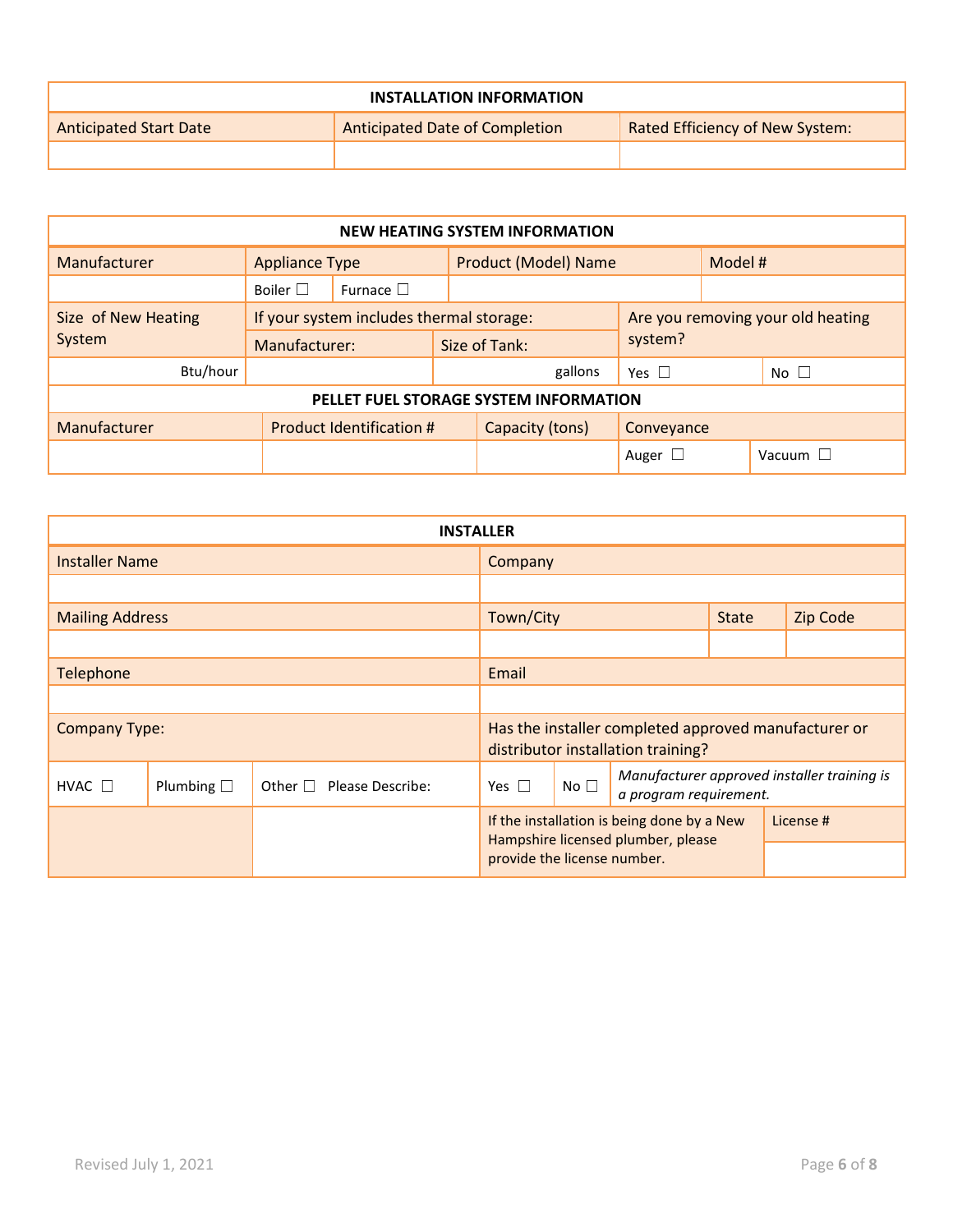| PROJECT COST SUMMARY AND REBATE CALCULATION |                                                                                                                                                                                                                                                                    |                         |                           |                                                        |                                           |
|---------------------------------------------|--------------------------------------------------------------------------------------------------------------------------------------------------------------------------------------------------------------------------------------------------------------------|-------------------------|---------------------------|--------------------------------------------------------|-------------------------------------------|
|                                             | <b>Project Components</b>                                                                                                                                                                                                                                          |                         |                           | Cost                                                   | Rebate                                    |
|                                             | Appliance (Boiler or Furnace)                                                                                                                                                                                                                                      |                         |                           | \$                                                     |                                           |
|                                             | <b>Fuel Storage Bin</b>                                                                                                                                                                                                                                            |                         |                           | \$                                                     |                                           |
|                                             | Fuel Conveyance                                                                                                                                                                                                                                                    |                         |                           | \$                                                     |                                           |
|                                             | <b>Controls &amp; Circulators</b>                                                                                                                                                                                                                                  |                         |                           | \$                                                     |                                           |
|                                             | Thermal Storage Tank                                                                                                                                                                                                                                               |                         |                           | \$                                                     |                                           |
|                                             | <b>Indirect Hot Water Heater</b>                                                                                                                                                                                                                                   |                         |                           | \$                                                     |                                           |
|                                             | Labor                                                                                                                                                                                                                                                              |                         |                           | \$                                                     |                                           |
|                                             | <b>Carbon Monoxide Detector</b>                                                                                                                                                                                                                                    |                         |                           | \$                                                     |                                           |
|                                             | Other - eligible components up to the point of interconnection with heat<br>distribution system.                                                                                                                                                                   |                         |                           | \$                                                     |                                           |
|                                             |                                                                                                                                                                                                                                                                    |                         | <b>Total Project Cost</b> | \$                                                     | <b>Total Project Cost *</b><br>40% up to  |
|                                             | The rebate covers the entire installed system, including pellet storage and<br>conveyance, boiler or furnace, controls, thermal storage tank, and installation,<br>up to the point where the system interconnects with the building's heat<br>distribution system. |                         |                           |                                                        | \$10,000                                  |
|                                             |                                                                                                                                                                                                                                                                    |                         |                           | <b>Rebate Subtotal</b>                                 | \$                                        |
|                                             | <b>Wood Pellet Fuel Storage Adder</b>                                                                                                                                                                                                                              | <b>Storage Bin Size</b> |                           |                                                        | $(\#tons - 3) \times $100$<br>up to \$500 |
|                                             | Add \$100/ton for bins over 3 tons up to \$500                                                                                                                                                                                                                     |                         | tons                      | <b>Total Storage</b><br><b>Adder</b>                   | \$                                        |
|                                             |                                                                                                                                                                                                                                                                    |                         |                           | <b>TOTAL REBATE Rebate Subtotal</b><br>+ Storage Adder | \$                                        |

|                 | <b>REQUIRED ATTACHMENTS</b>                                                                                                                                                                                                                                                                                                                                                                                                                                                                                                                                                                                                                                                                              |
|-----------------|----------------------------------------------------------------------------------------------------------------------------------------------------------------------------------------------------------------------------------------------------------------------------------------------------------------------------------------------------------------------------------------------------------------------------------------------------------------------------------------------------------------------------------------------------------------------------------------------------------------------------------------------------------------------------------------------------------|
| <b>Attached</b> | These items (copies) must be attached to the application:                                                                                                                                                                                                                                                                                                                                                                                                                                                                                                                                                                                                                                                |
|                 | Signed contract with qualified installer.                                                                                                                                                                                                                                                                                                                                                                                                                                                                                                                                                                                                                                                                |
|                 | Photos of the old system.                                                                                                                                                                                                                                                                                                                                                                                                                                                                                                                                                                                                                                                                                |
|                 | Documentation that the system will be installed by a qualified installer who is a sole proprietor, company, corporation,<br>limited liability company, or other organization authorized to conduct business in the State of New Hampshire that is<br>normally commercially engaged in the installation of wood-pellet central boiler and furnace systems or who is a<br>licensed New Hampshire plumber who has received training in the installation of the system installed.<br>If this documentation has been provided to the New Hampshire Department of Energy as of April 30 of this year, there<br>is no need to re-submit this information. Check here $\Box$ if this information has been filed. |